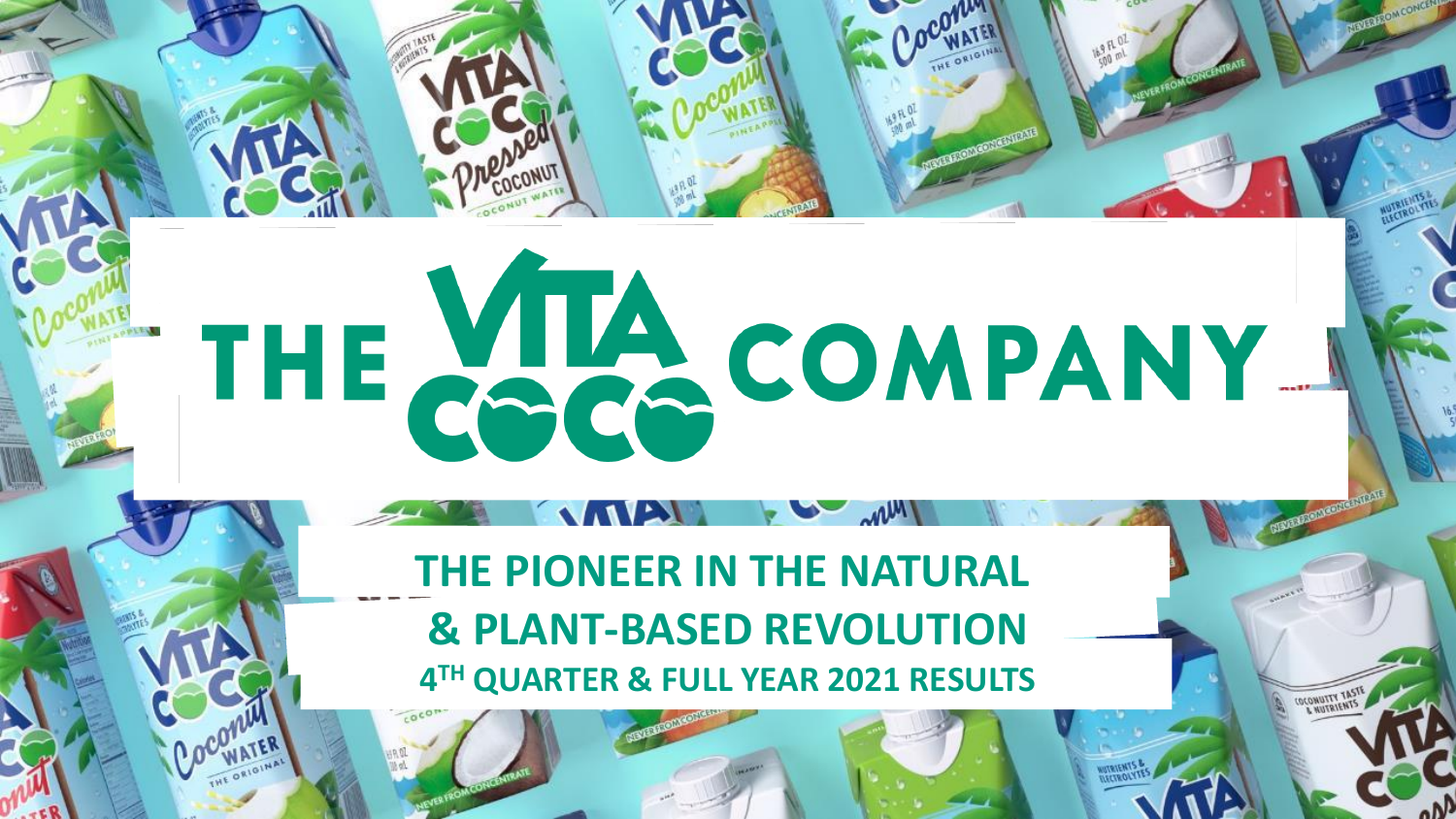### **DISCLAIMER**

### **Non-GAAP Financial Measures**

In addition to disclosing results determined in accordance with U.S. GAAP, The Vita Coco Company, Inc. (the "Company") also discloses certain non-GAAP results of operations, including, but not limited to, Adjusted EBITDA, certain adjustments or exclude certain charges and gains that are described in the reconciliation table of U.S. GAAP to non-GAAP information provided at the end of this release. These non-GAAP measures are a key metric use management and our board of directors to assess our financial performance across reporting periods on a consistent basis by excluding items that we do not believe are indicative of our core operating performance and becaus it is useful for investors to see the measures that management uses to evaluate the Company. In addition, we believe the presentation of these measures is useful to investors for period-to-period comparisons of results as described below in the reconciliation tables do not reflect ongoing operating performance.

These measures are not in accordance with, or an alternative to, U.S. GAAP, and may be different from non-GAAP measures used by other companies. In addition, other companies, including companies in our industry, may calcul measures differently, which reduces its usefulness as a comparative measure. Investors should not rely on any single financial measure when evaluating our business. This information should be considered as supplemental in not meant as a substitute for our operating results in accordance with U.S. GAAP. We recommend investors review the U.S. GAAP financial measures included in this earnings release. When viewed in conjunction with our U.S. G and the accompanying reconciliations, we believe these non-GAAP measures provide greater transparency and a more complete understanding of factors affecting our business than U.S. GAAP measures alone.

### **Forward-Looking Statements**

This presentation contains forward-looking statements within the meaning of Section 27A of the Securities Act of 1933, as amended, and Section 21E of the Securities Exchange Act of 1934, as amended. All statements containe presentation that do not relate to matters of historical fact should be considered forward-looking statements, including but not limited to, statements regarding our future financial and operating performance, including ou GAAP guidance, our strategy, projected costs, prospects, expectations, plans, objectives of management, supply chain predictions and expected net sales and category share growth.

The forward-looking statements in this release are only predictions. We have based these forward-looking statements largely on our current expectations and projections about future events and financial trends that we belie business, financial condition and results of operations. Forward-looking statements involve known and unknown risks, uncertainties and other important factors that may cause our actual results, performance or achievements different from any future results, performance or achievements expressed or implied by the forward-looking statements. Forward-looking statements involve a number of risks, uncertainties or other factors beyond the Company These factors include, but are not limited to, those discussed under the caption "Risk Factors" in our prospectus pursuant to Rule 424(b) filed with the U.S. Securities and Exchange Commission ("SEC") on October 22, 2021, Report on Form 10-Q for the period ended September 30, 2021 filed with the SEC on November 17, 2021 and our other filings with the SEC as such factors may be updated from time to time and which are accessible on the SEC's at www.sec.gov and our Investor Relations page at investors.thevitacococompany.com. Any forward-looking statements contained in this presentation speak only as of the date hereof and accordingly undue reliance should not b on such statements. We disclaim any obligation or undertaking to update or revise any forward-looking statements contained in this presentation, whether as a result of new information, future events or otherwise, other tha required by applicable law.

### **Website Disclosure**

The Company intends to use its websites, vitacoco.com and investors.thevitacococompany.com, as a means for disclosing material non-public information and for complying with SEC Regulation FD and other disclosure obligations.

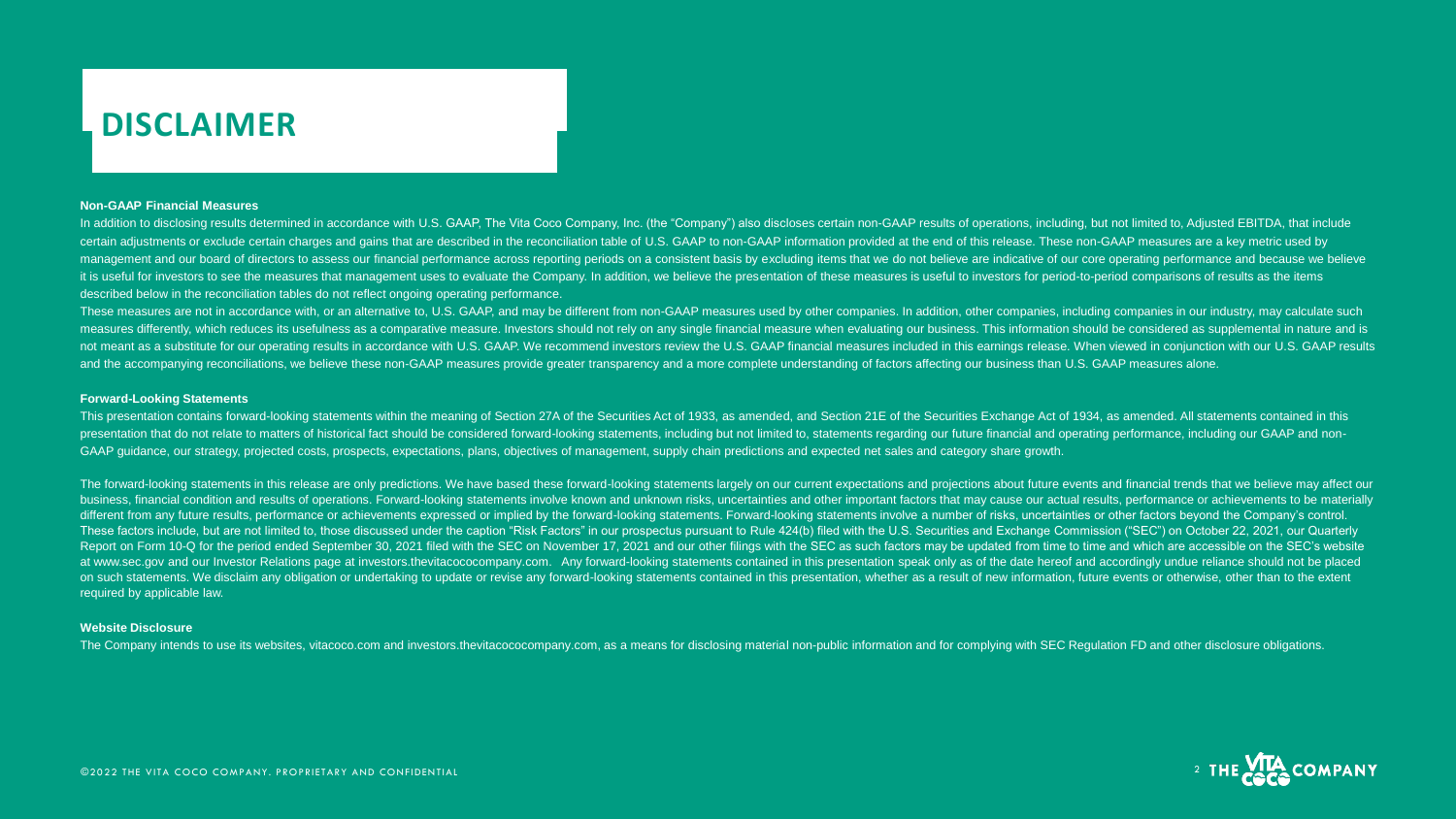### **FULL YEAR 2021 PERFORMANCE HIGHLIGHTS**



**NET SALES:**   $$380MM / +22\%$  vs. PY

**ADJUSTED EBITDA\*:**  \$37MM / 10% margin

**CASH-ON-HAND:**  \$29MM

**DEBT LEVERAGE:** 0.0x

• Successful year with IPO completion, and organizational capability that continues to build and deliver

• Strong top line momentum with US Branded business driving Net Sales growth

• Grew IRI MULO-C Vita Coco Coconut Water +35% as of 52 weeks ending Dec 26, 2021

• Transportation cost pressure further increased in Q4 squeezing margins



©2022 THE VITA COCO COMPANY. PROPRIETARY AND CONFIDENTIAL \*For all non-GAAP information throughout this presentation, the U.S. GAAP to non-GAAP reconciliations may be found in the Appendix.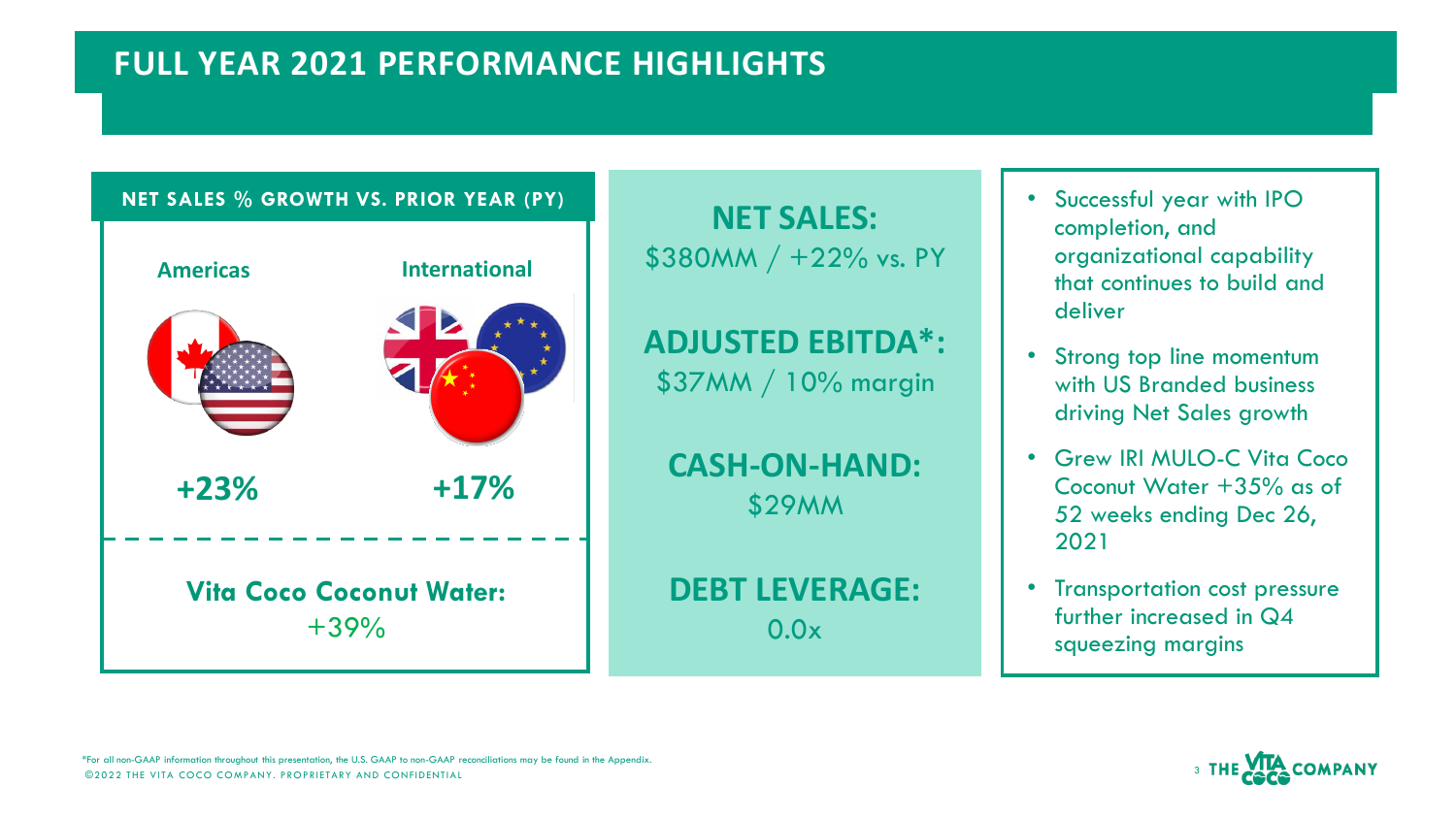# **BUILDING THE BETTER BEVERAGE PLATFORM OF THE FUTURE**



1. RI USA – 52 weeks ending December 26, 2021 MULO-Conv - Vita Coco share 48.8%

2. Emerging Brands are in test in various channels and markets, to iterate and potentially launch national once proven

3. Potential Categories of Interest

4. Full Time Employees ("FTEs) are approximate.

©2022 THE VITA COCO COMPANY. PROPRIETARY AND CONFIDENTIAL <sup>4</sup>

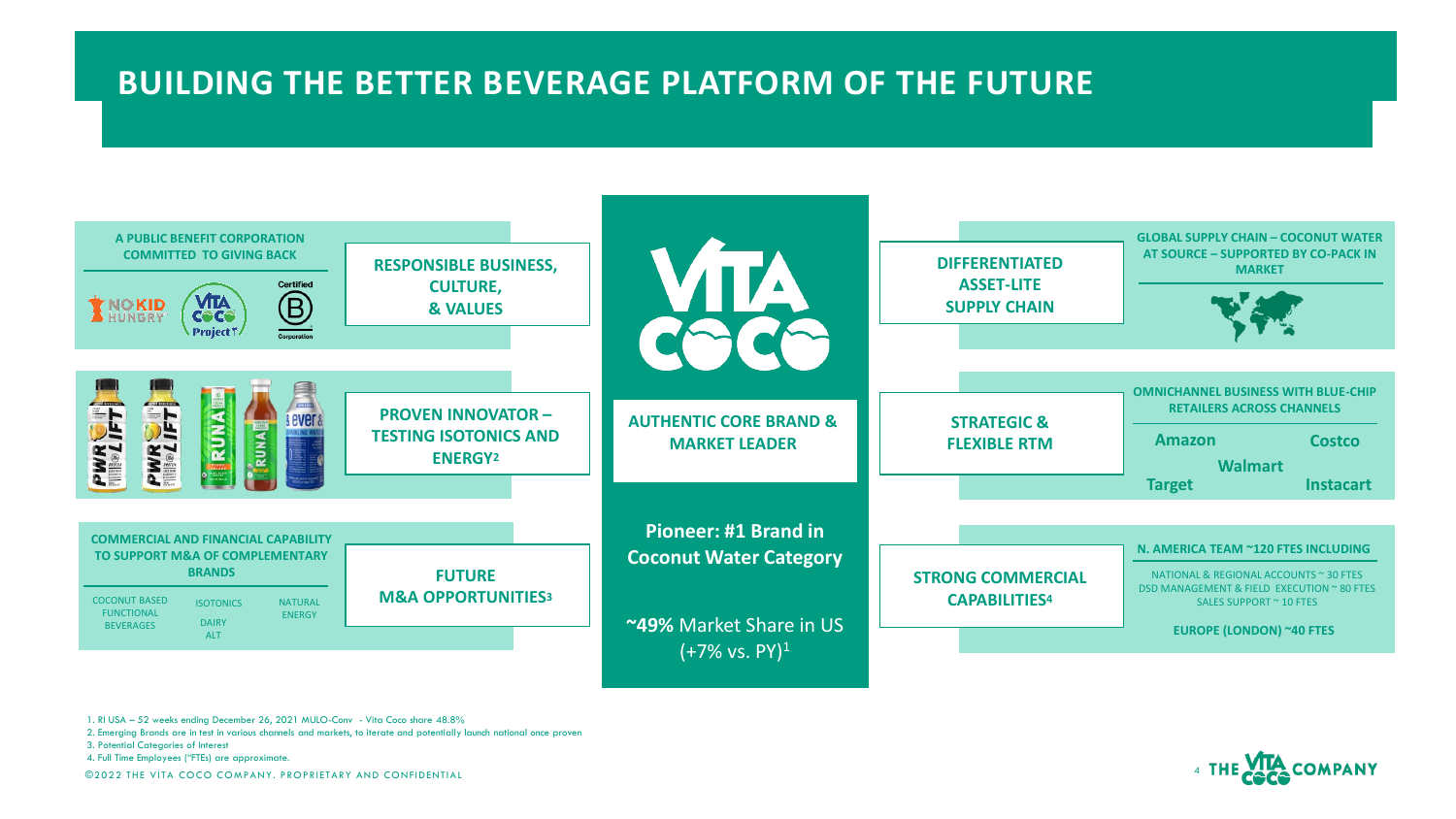# **THE COCONUT WATER CATEGORY IS ONE OF THE FASTEST GROWING CATEGORIES AT RETAIL, DRIVEN BY STRONG VELOCITY**



**GAINS**

### **TOTAL US MULO + C VELOCITY % CHANGE VS PY**

*By company defined categories*



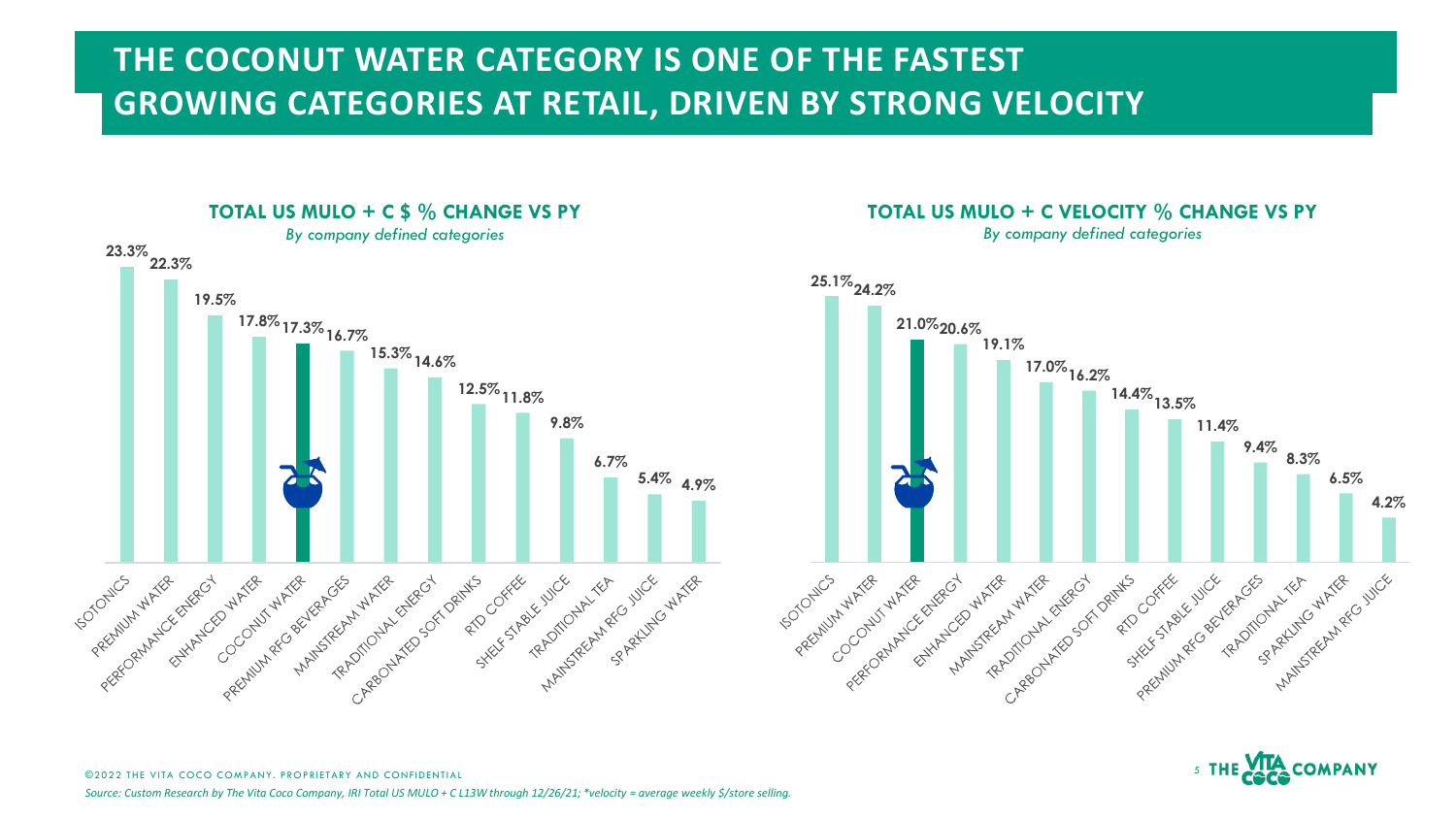### **VITA COCO BRAND GROWTH STRENGTHENED THROUGHOUT THE YEAR**

### VITA COCO IS DRIVING COCONUT WATER CATEGORY GROWTH ACCELERATION

### **TOTAL US MULO+C \$ % CHANGE VS PY**



VITA COCO GREW SHARE IN 2021 +7% TO ALMOST 50% SHARE

### **#1 COCONUT WATER BRAND IN THE US!**



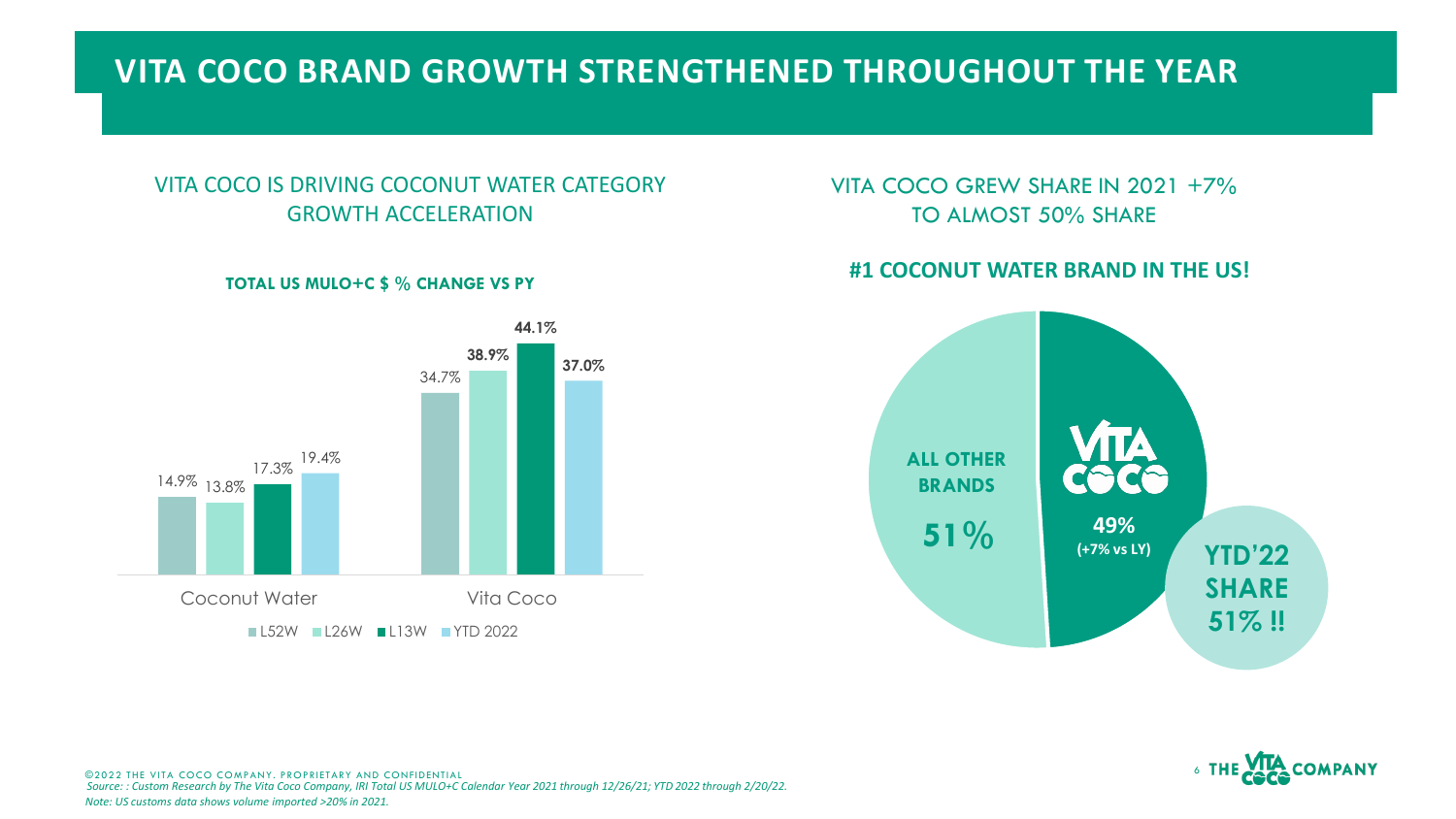# **2021 GROWTH CAME FROM ALL CHANNELS DRIVEN BY VELOCITY AND WE ANTICIPATE SIGNIFICANT DISTRIBUTION EXPANSION IN 2022**



### **VITA COCO \$ % CHANGE VS YA**

 $L52W$   $L26W$   $L13W$   $NTD 2022$ 

WE BELIEVE WE CAN INCREASE NET NEW POINTS OF DISTRIBUTIONS BY 25K BY END OF 2022 IN IRI MULO-C TRACKED CHANNELS



©2022 THE VITA COCO COMPANY. PROPRIETARY AND CONFIDENTIAL <sup>7</sup>

*Source: Custom Research by The Vita Coco Company, IRI Total US MULO+C Calendar Year 2021 through 12/26/21, YTD 2022 through 2/20/2022; velocity growth = average weekly \$/store selling % change versus last year; projected distribution growth based on company estimates, conditional to retail execution, inventory availability, and retailer reaction to price action*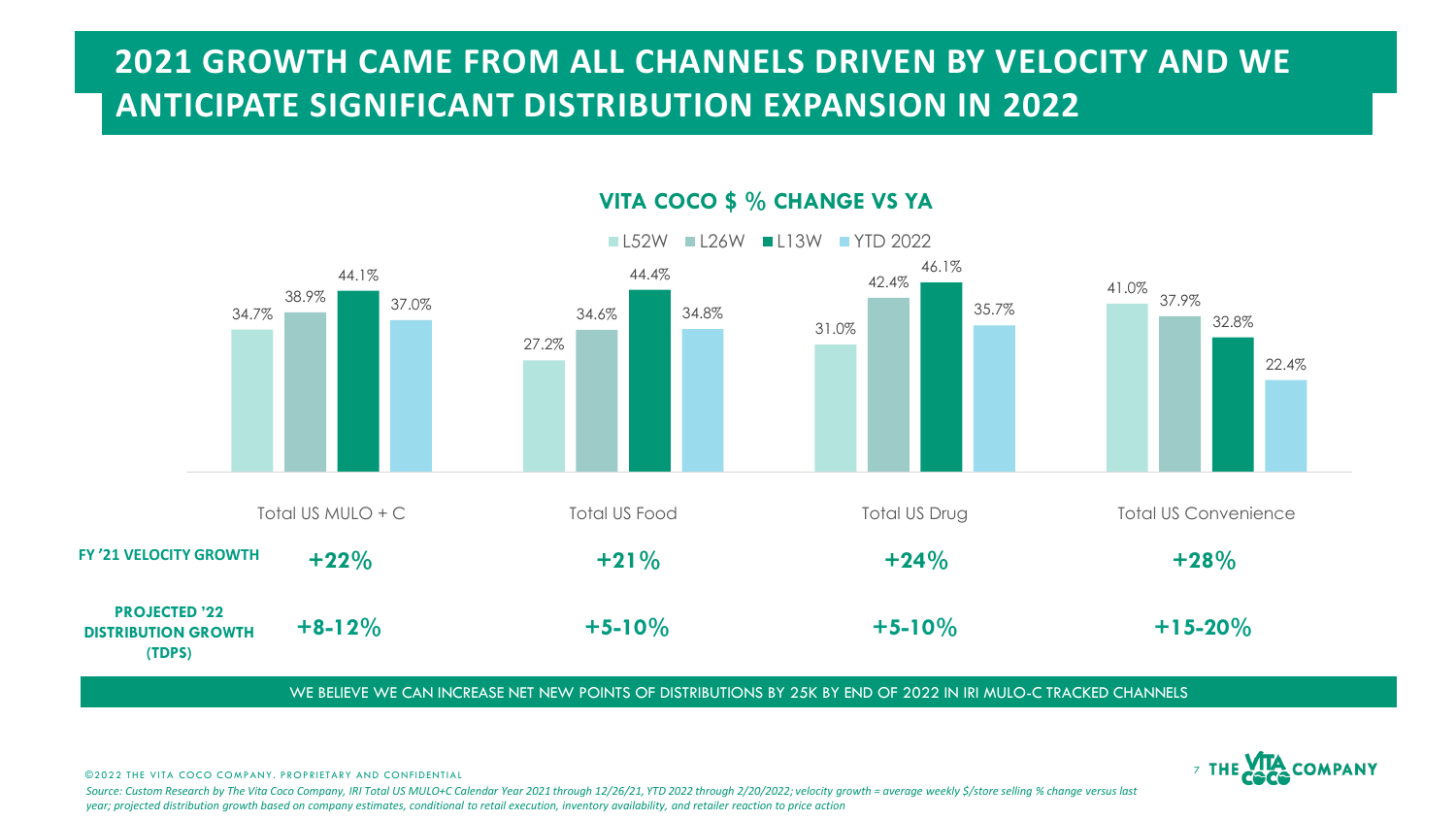# **VITA COCO HOUSEHOLD PENETRATION AND BUY RATES ARE GROWING SIMULTANEOUSLY**

| <b>OUR CONSUMER BASE IS GROWING</b>                          | <b>SHOPPERS BUY US MORE OFTEN</b>                    | <b>AND SPEND MORE</b>                                                                  |  |  |
|--------------------------------------------------------------|------------------------------------------------------|----------------------------------------------------------------------------------------|--|--|
| +20% MORE HOUSEHOLDS                                         | SHOPPING +11% MORE OFTEN FOR VC                      | SHOPPING +22% MORE PER TRIP                                                            |  |  |
| <b>VITA COCO % HH PENETRATION</b>                            | <b>VITA COCO</b><br><b>PURCHASE FREQUENCY</b>        | <b>VITA COCO SPEND PER TRIP</b>                                                        |  |  |
| 12%<br>10.7%<br>10%<br>8.9%<br>8%<br>6%<br>4%<br>2%<br>$0\%$ | 2.4<br>\$3<br>2.1<br>\$2<br>\$2<br>\$1<br>\$1<br>\$0 | \$9<br>\$7.67<br>\$8<br>\$6.99<br>\$7<br>\$6<br>\$5<br>\$4<br>\$3<br>\$2<br>\$1<br>\$0 |  |  |
| 52WE 2020-12-31,                                             | 52WE 2020-12-31,                                     | 52WE 2020-12-31,                                                                       |  |  |
| 52WE 2021-12-31,                                             | 52WE 2021-12-31,                                     | 52WE 2021-12-31,                                                                       |  |  |
| Rolling                                                      | Rolling                                              | Rolling                                                                                |  |  |
| Rolling                                                      | Rolling                                              | Rolling                                                                                |  |  |

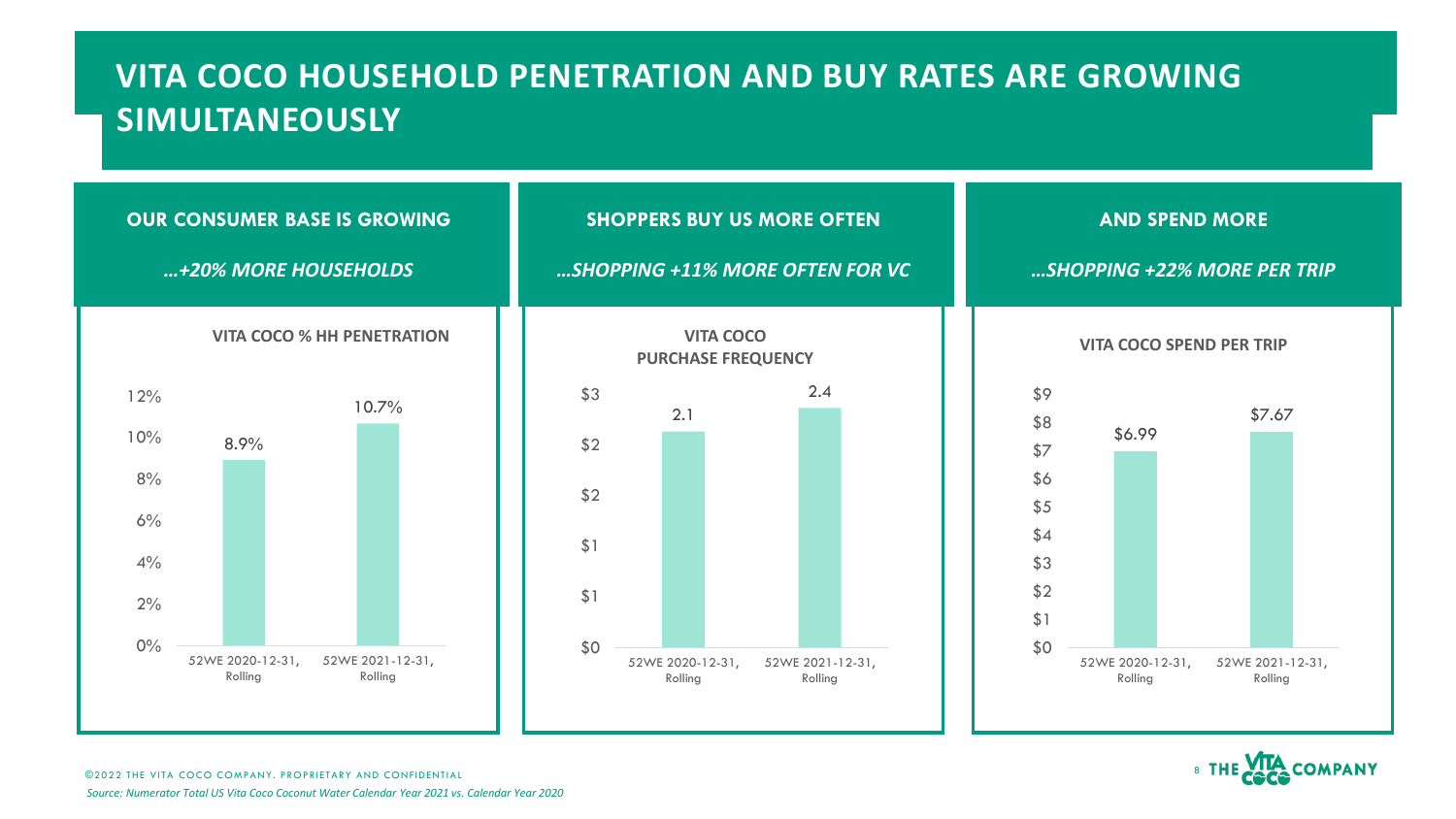### **KEY COMMERCIAL INITIATIVES**



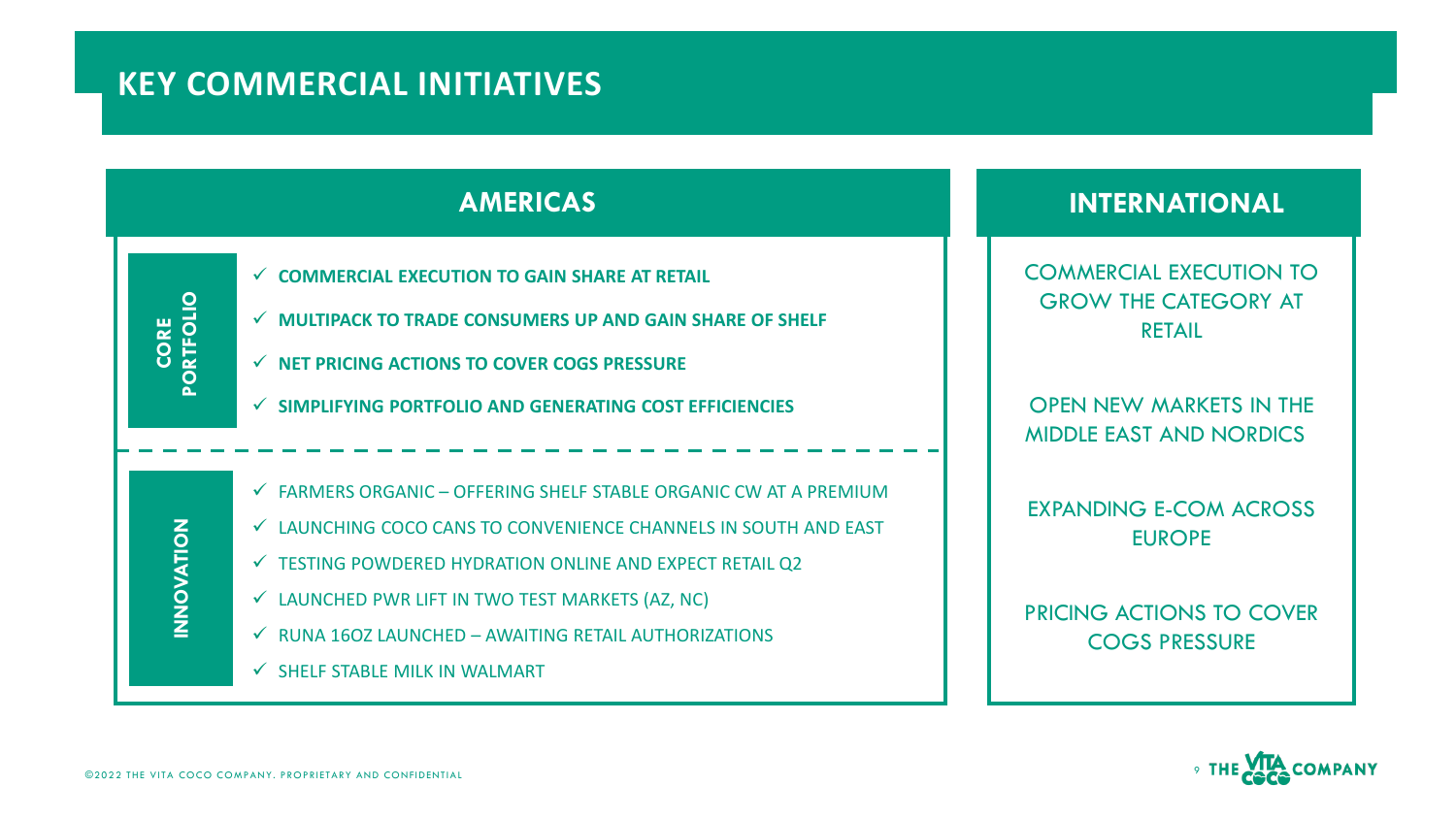## **Q4 FINANCIAL HIGHLIGHTS FULL YEAR FINANCIAL HIGHLIGHTS**





Note: Figures in USD millions

\*For all non-GAAP information throughout this presentation, the U.S. GAAP to non-GAAP reconciliations may be found in the Appendix.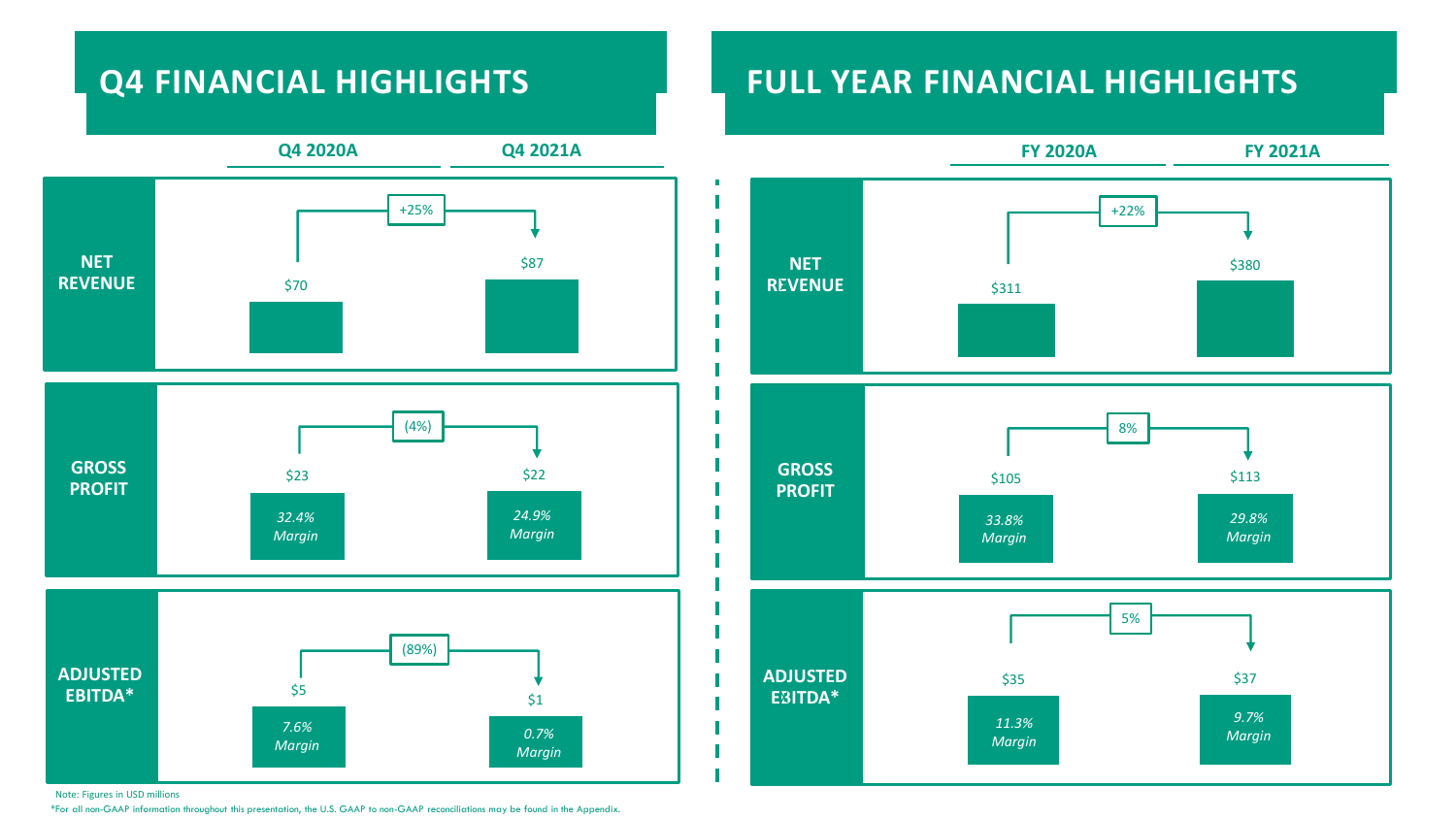# **WE HAVE EXPERIENCED SIGNIFICANT INFLATION PRESSURE ON OUR COST OF GOODS SOLD DRIVEN BY TRANSPORTATION, WHICH ACCELERATED IN Q4**



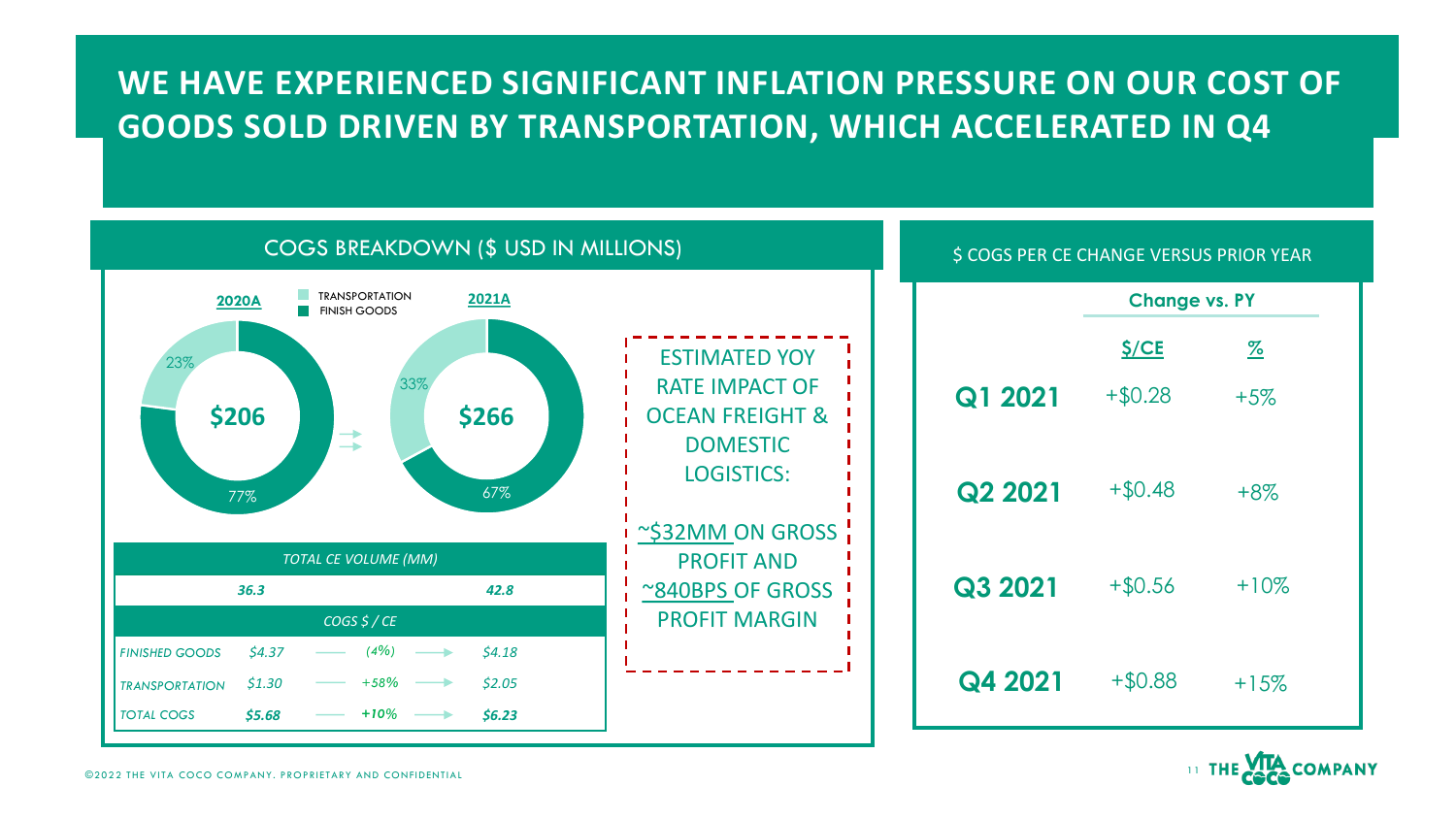### **2022 GUIDANCE**



*\*GAAP Net Income 2022 outlook is not provided due to the inherent difficulty in quantifying certain amounts due to a variety of factors including the unpredictability in the movement in foreign currency rates, as well as future charges or reversals outside of the normal course of business.*

### **COMMENTARY**

- o TOP LINE EXPANSION SUPPORTED BY CONTINUED STRONG CASE EQUIVALENT VOLUME GROWTH, COMBINED WITH PRICE/MIX BENEFITS
- o ANTICIPATE CONTINUED GROSS PROFIT MARGIN PRESSURE MOSTLY DRIVEN BY TRANSPORTATION, WITH TOTAL COGS PER CE INFLATION EXPECTED TO RUN IN THE MID TO HIGH SINGLE DIGITS VS. FY 2021 AVERAGE
- $\circ$  PLANNING TO IMPLEMENT FURTHER REVENUE MANAGEMENT ACTIONS STARTING TO RAMP-UP IN H1 TO OFFSET INFLATIONARY PRESSURE
- o EXPECTING SG&A INCREASE DRIVEN BY NECESSARY INVESTMENTS BEHIND PEOPLE AND OTHER PUBLIC COMPANY COSTS

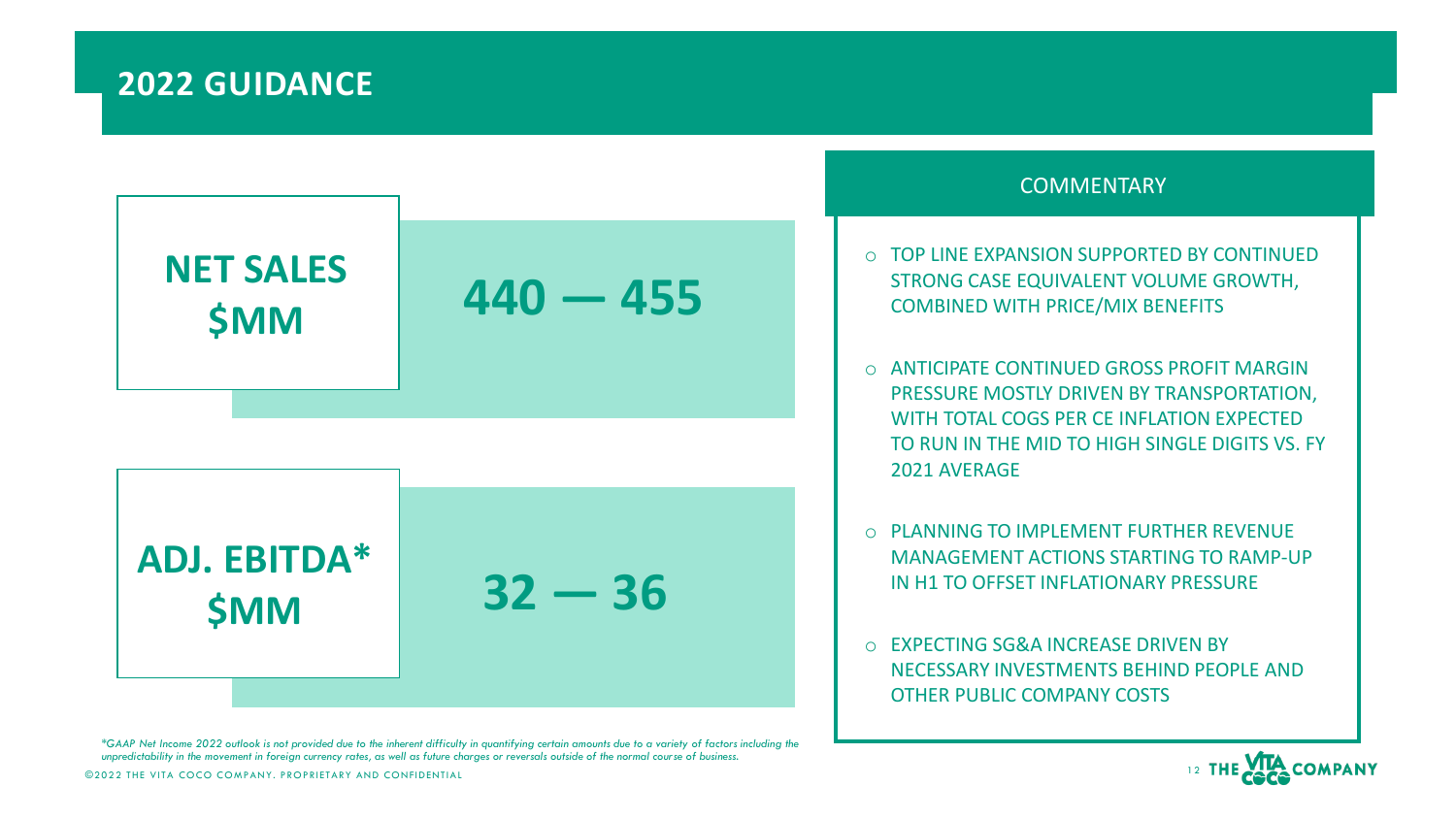## **LONG-TERM GROWTH ALGORITHM**

|                                      | LONG-TERM TARGET RANGE <sup>1</sup> | <b>KEY DRIVERS</b>                                                                                                                                                                                                                                                                                           |
|--------------------------------------|-------------------------------------|--------------------------------------------------------------------------------------------------------------------------------------------------------------------------------------------------------------------------------------------------------------------------------------------------------------|
| <b>NET SALES</b><br><b>GROWTH</b>    | <b>MID</b><br><b>TEENS</b>          | FOCUS ON CORE VITA COCO BRAND WITH<br>$\Omega$<br>POTENTIAL UPSIDES FROM BREAKTHROUGH<br><b>INNOVATIONS AND/OR M&amp;A</b><br><b>TARGET GROSS MARGIN EXPANSION OVER TIME</b><br>$\bigcap$<br>DRIVEN BY RETURN TO MORE NORMALIZED<br><b>TRANSPORTATION COSTS LEVELS AND FAVORABLE</b><br><b>NET SALES MIX</b> |
| <b>ADJ. EBITDA*</b><br><b>MARGIN</b> | <b>MID TO HIGH</b><br><b>TEENS</b>  | OPERATING LEVERAGE GAINS AS WE CONTINUE TO<br>$\Omega$<br><b>SCALE</b><br>FIXED-ASSET LIGHT MODEL AND STRONG CASH-<br>$\Omega$<br><b>FLOWS PROVIDE FLEXIBILITY TO INCREASE</b><br>LEVERAGE FOR ACQUISITIONS AND SUBSEQUENTLY<br><b>QUICKLY DE-LEVER</b>                                                      |

Source: The Vita Coco Company.

<sup>1</sup> These are not projections; they are goals/targets and are forward-looking, subject to significant business, economic, regulatory and competitive uncertainties and contingencies, many of which are beyond the control of based upon assumptions with respect to future decisions, which are subject to change. Actual results will vary and those variations may be material. Nothing in this presentation should be regarded as a representation by an *achieved and the Company undertakes no duty to update its goals/targets.*

normal course of business. **COMPANY**<br>©2022 THE VITA COCO COMPANY. PROPRIETARY AND CONFIDENTIAL 13 THE COMPANY 13 THE COMPANY \*GAAP Net Income 2022 outlook is not provided due to the inherent difficulty in quantifying certain amounts due to a variety of factors including the unpredictability in the movement in foreign currency rates, as well as f *normal course of business.*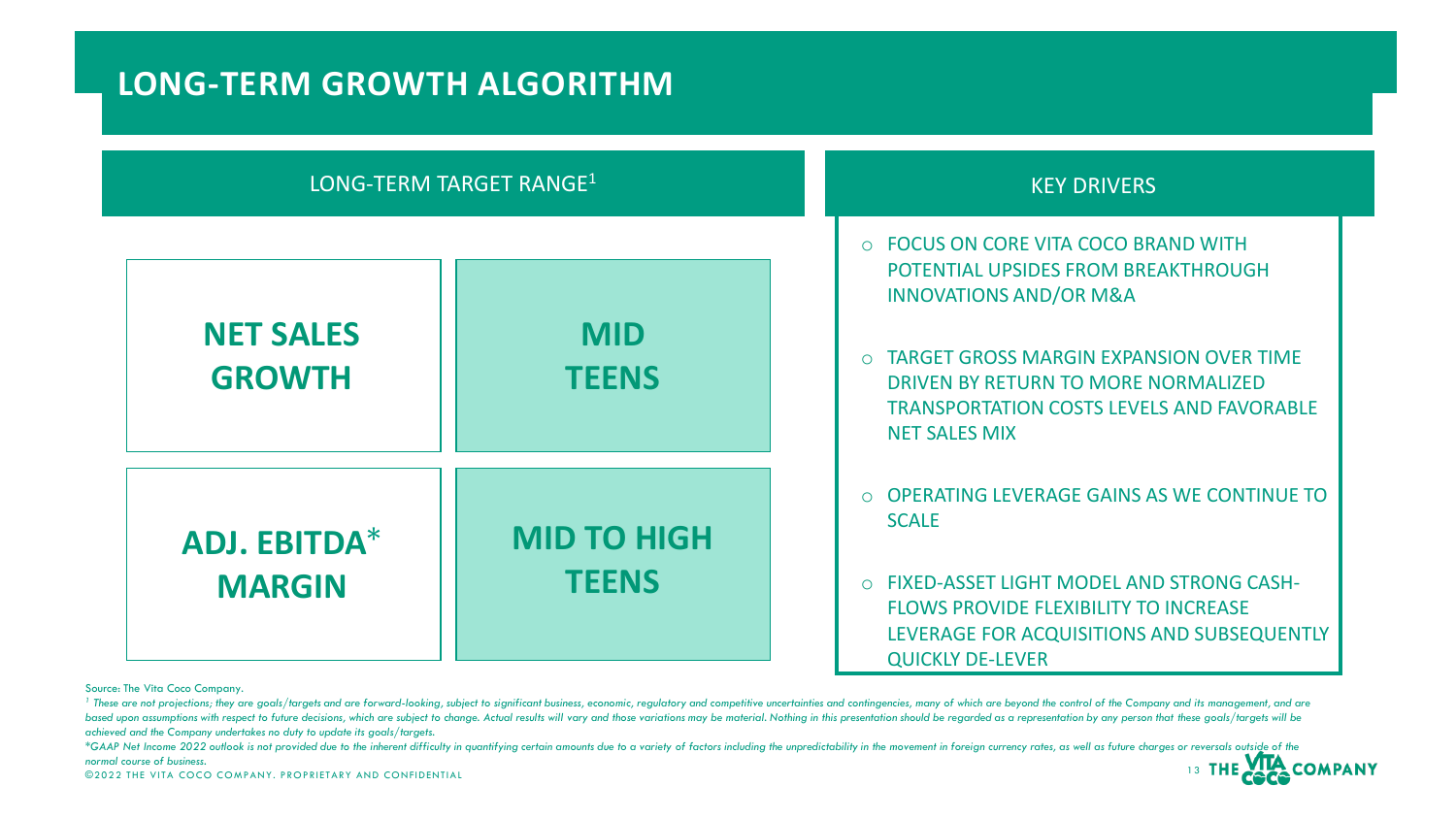# **APPENDIX**

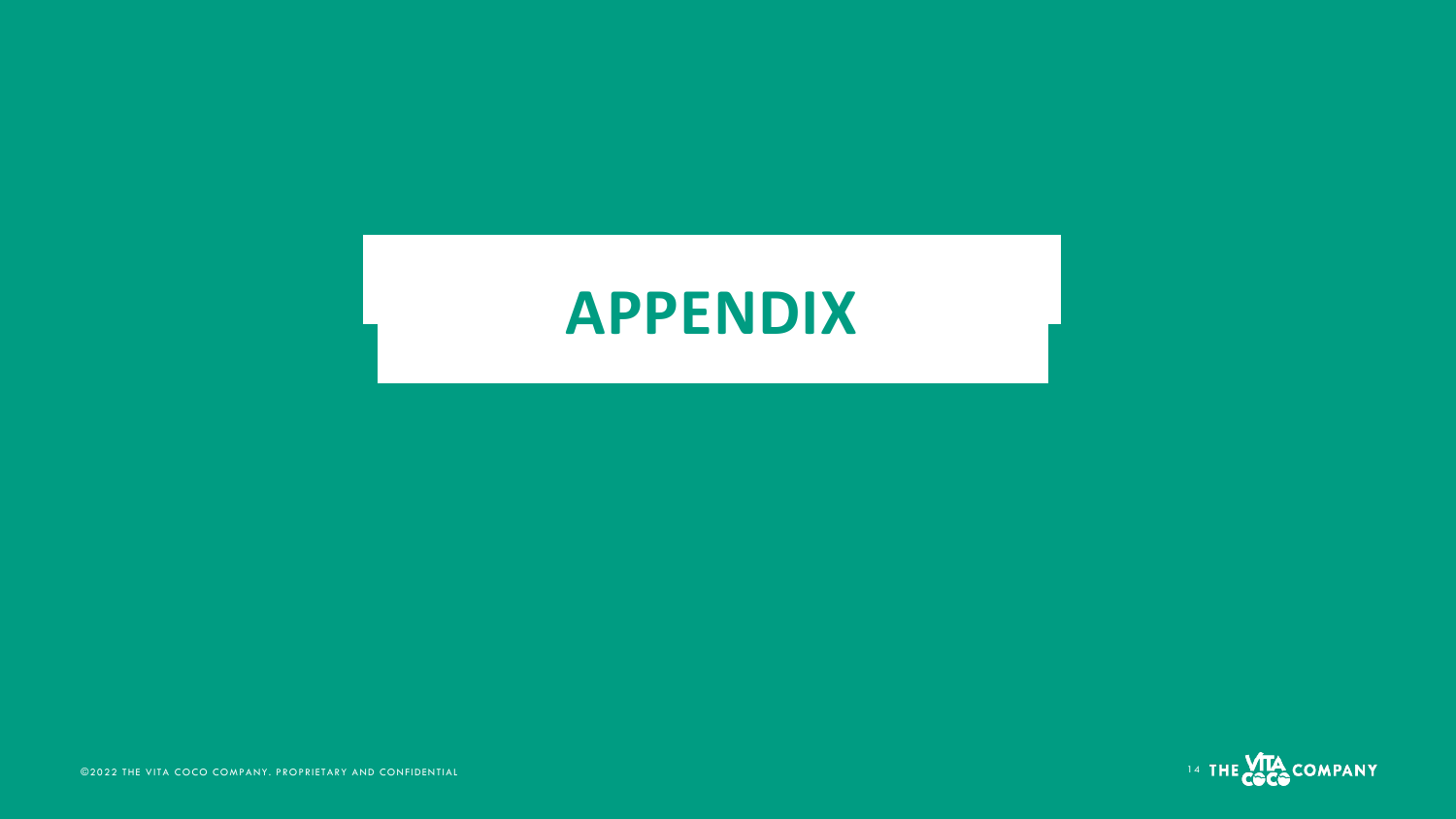# **2021 P&L SUMMARY**

| \$ & CE UNITS IN MM           | Q <sub>4</sub> | <b>Vs PY</b>    |        | <b>FY</b>      | <b>Vs PY</b>  |        |
|-------------------------------|----------------|-----------------|--------|----------------|---------------|--------|
|                               |                | $\frac{\%}{\%}$ | \$     |                | $\frac{9}{6}$ | \$     |
| VOLUME (CE) / % gr.           | 9.4            | 21%             | 1.6    | 42.8           | 18%           | 6.5    |
| NET SALES / $%$ gr.           | 86.6           | 25%             | 17.1   | 379.5          | 22%           | 68.9   |
| GROSS PROFIT / % marg.        | 21.6/24.9%     | $-4%$           | (1.0)  | 113.1/29.8%    | 8%            | 8.3    |
| <b>SG &amp; A</b>             | 26.7           | 41%             | 7.7    | 88.6           | 19%           | 14.2   |
| <b>CONTINGENT LIABILITY</b>   | $\overline{0}$ | 100%            | 16.4   | $\overline{0}$ | 100%          | 16.4   |
| <b>INCOME FROM OPERATIONS</b> | (5.1)          | $-125%$         | (25.1) | 24.6           | $-48%$        | (22.3) |
| NET INCOME / % marg.          | $(3.5)/-4%$    | $-120%$         | (20.5) | 19.0/5%        | $-42%$        | (13.6) |
| <b>EPS - DILUTED</b>          | (50.06)        |                 |        | \$0.35         |               |        |
|                               |                |                 |        |                |               |        |
| <b>NON GAAP MEASURES</b>      |                |                 |        |                |               |        |
| <b>EBITDA</b>                 | $(3.9)/-4.5%$  | $-116%$         | (27.7) | 26.5/7.0%      | $-42%$        | (19.6) |
| <b>ADJUSTMENTS</b>            | 4.5            | $-124%$         | 23.1   | 10.3           | $-194%$       | 21.4   |
| <b>ADJUSTED EBITDA*</b>       | 0.6/0.7%       | $-89%$          | (4.7)  | 36.9/9.7%      | 5%            | 1.8    |
|                               |                |                 |        |                |               |        |



\*For all non-GAAP information throughout this presentation, the U.S. GAAP to non-GAAP reconciliations may be found in the Appendix.